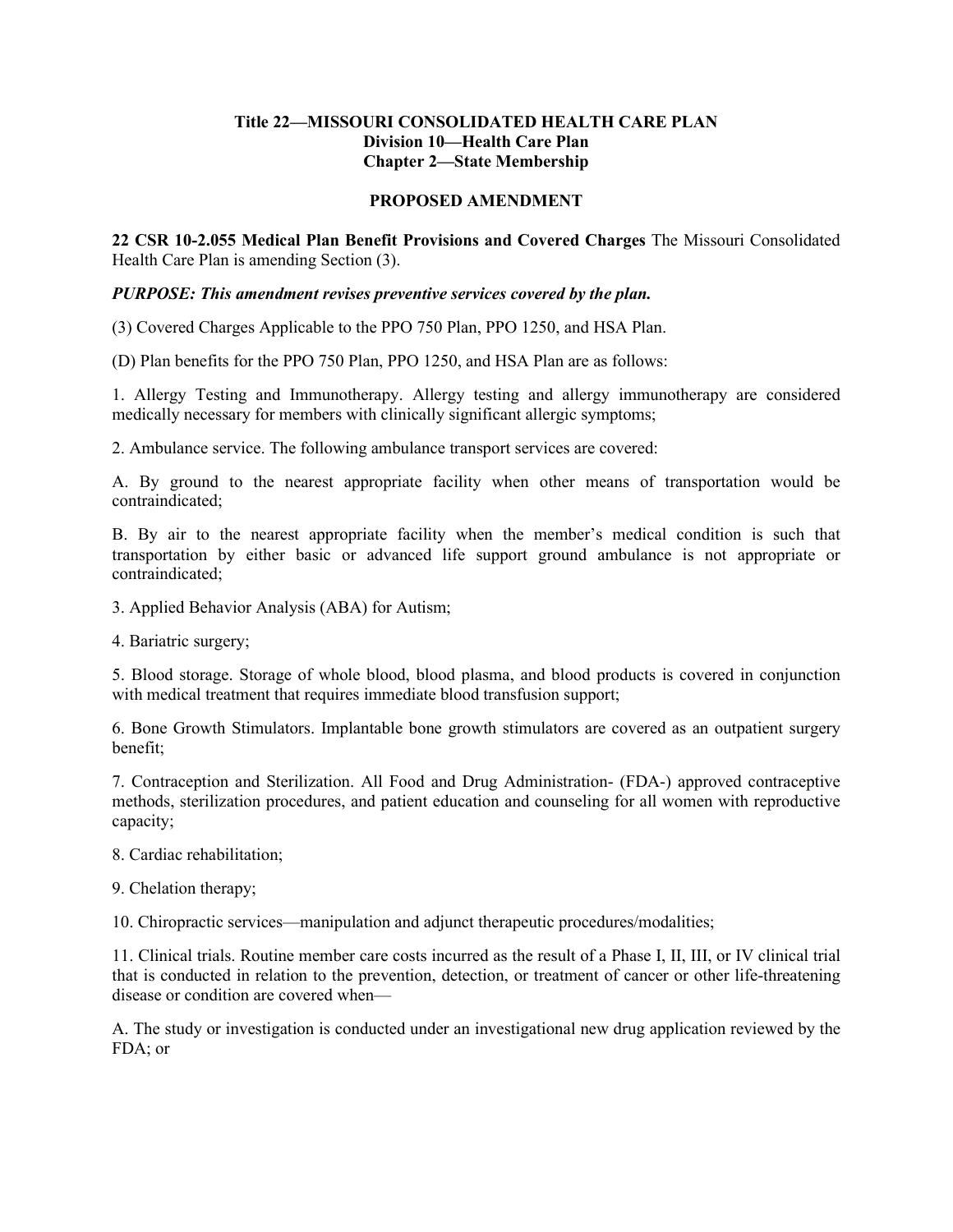B. Is a drug trial that is exempt from having such an investigational new drug application. Lifethreatening condition means any disease or condition from which the likelihood of death is probable unless the course of the disease or condition is interrupted; and

C. Routine member care costs include all items and services consistent with the coverage provided in plan benefits that would otherwise be covered for a member not enrolled in a clinical trial. Routine patient care costs do not include the investigational item, device, or service itself; items and services that are provided solely to satisfy data collection and analysis needs and are not used in the direct clinical management of the member; or a service that is clearly inconsistent with widely accepted and established standards of care for a particular diagnosis;

D. The member must be eligible to participate in the clinical trial according to the trial protocol with respect to treatment of cancer or other life-threatening disease or condition; and

E. The clinical trial must be approved or funded by one (1) of the following:

(I) National Institutes of Health (NIH);

(II) Centers for Disease Control and Prevention (CDC);

(III) Agency for Health Care Research and Quality;

(IV) Centers for Medicare & Medicaid Services (CMS);

(V) A cooperative group or center of any of the previously named agencies or the Department of Defense or the Department of Veterans Affairs;

(VI) A qualified non-governmental research entity identified in the guidelines issued by the National Institutes of Health for center support grants; or

(VII) A study or investigation that is conducted by the Department of Veterans Affairs, the Department of Defense, or the Department of Energy and has been reviewed and approved to be comparable to the system of peer review of studies and investigations used by the NIH and assures unbiased review of the highest scientific standards by qualified individuals who have no interest in the outcome of the review;

12. Cochlear implant and auditory brainstem implant;

13. Dental care.

A. Dental care is covered for the following:

(I) Treatment to reduce trauma and restorative services limited to dental implants only when the result of accidental injury to sound natural teeth and tissue that are viable, functional, and free of disease. Treatment must be initiated within sixty (60) days of accident; and

(II) Restorative services limited to dental implants when needed as a result of tumors and cysts, cancer, and post-surgical sequelae.

B. The administration of general anesthesia, monitored anesthesia care, and hospital charges for dental care are covered for children younger than five (5) years, the severely disabled, or a person with a medical or behavioral condition that requires hospitalization when provided in a network or non-network hospital or surgical center;

14. Diabetes Self-Management Education;

15. Dialysis is covered when received through a network provider;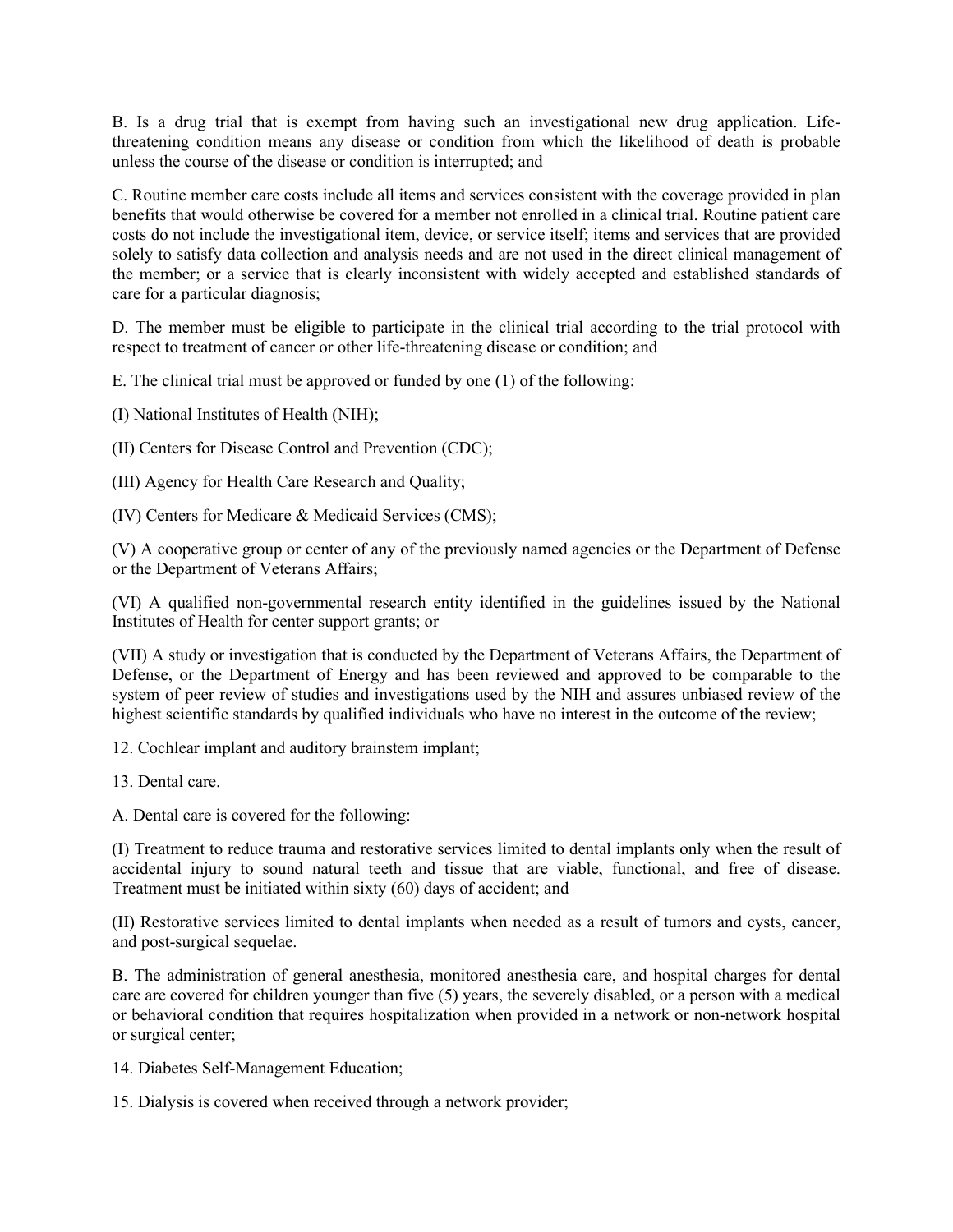16. Durable medical equipment (DME) is covered when ordered by a provider to treat an injury or illness. DME includes, but is not limited to, the following:

A. Insulin pumps;

B. Oxygen;

C. Augmentative communication devices;

D. Manual and powered mobility devices;

E. Disposable supplies that do not withstand prolonged use and are periodically replaced, including, but not limited to, the following:

(I) Colostomy and ureterostomy bags;

(II) Prescription compression stockings limited to two (2) pairs or four (4) individual stockings per plan year;

F. Blood pressure cuffs/monitors with a diagnosis of diabetes;

G. Repair and replacement of DME is covered when any of the following criteria are met:

(I) Repairs, including the replacement of essential accessories, which are necessary to make the item or device serviceable;

(II) Routine wear and tear of the equipment renders it nonfunctional and the member still requires the equipment; or

(III) The provider has documented that the condition of the member changes or if growth-related;

17. Emergency room services. Coverage is for emergency medical conditions. If a member is admitted to the hospital, s/he may be required to transfer to network facility for maximum benefit;

18. Eye glasses and contact lenses. Coverage limited to charges incurred in connection with the fitting of eye glasses or contact lenses for initial placement within one (1) year following cataract surgery;

19. Foot care (trimming of nails, corns, or calluses). Foot care services are covered when administered by a provider and—

A. When associated with systemic conditions that are significant enough to result in severe circulatory insufficiency or areas of desensitization in the lower extremities including, but not limited to, any of the following:

(I) Diabetes mellitus;

(II) Peripheral vascular disease; or

(III) Peripheral neuropathy.

(IV) Evaluation/debridement of mycotic nails, in the absence of a systemic condition, when both of the following conditions are met:

(a) Pain or secondary infection resulting from the thickening and dystrophy of the infected toenail plate; and

(b) If the member is ambulatory, pain markedly limits ambulation;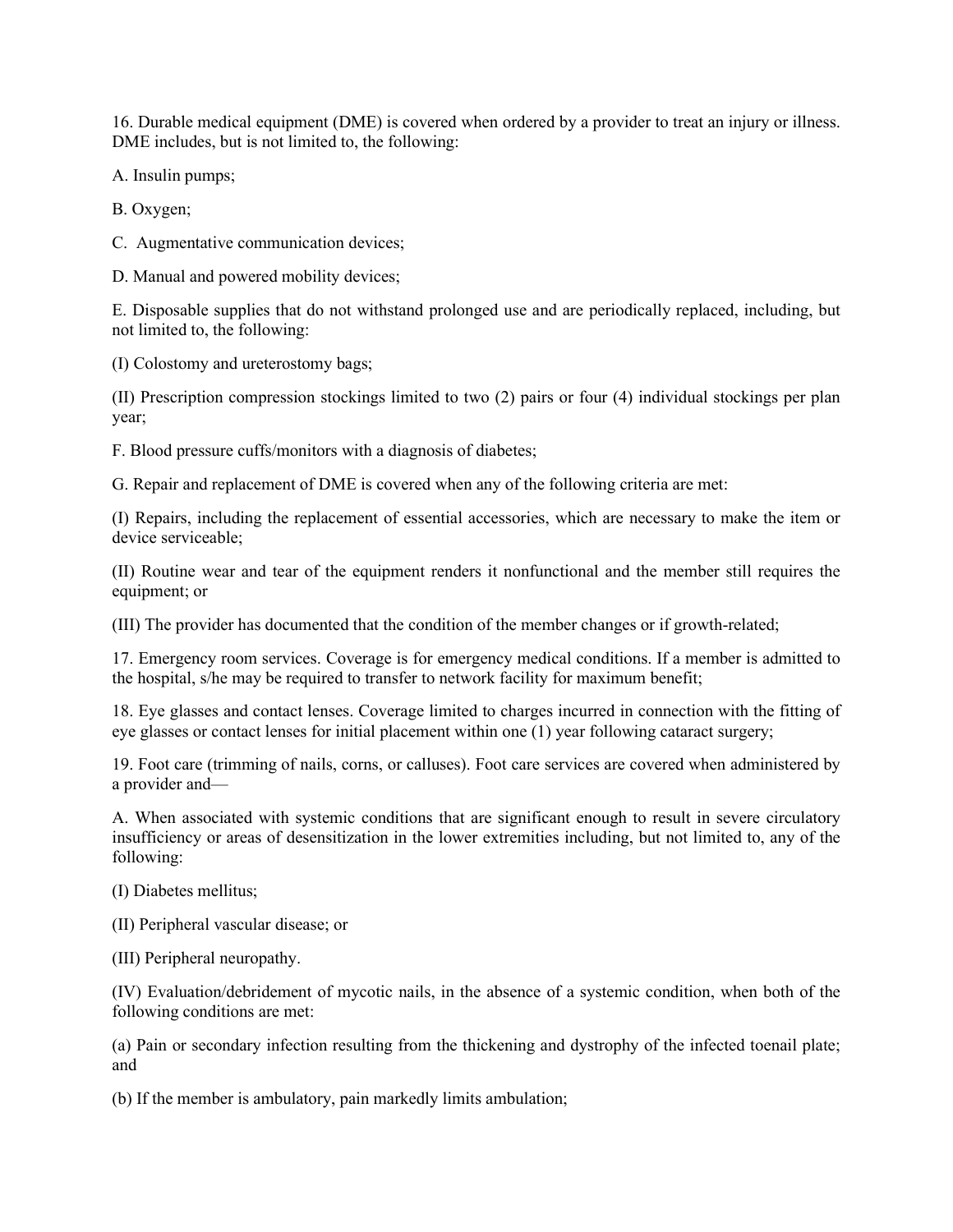20. Genetic counseling. Pre-test and post-test genetic counseling with a provider or a licensed or certified genetic counselor are covered when a member is recommended for covered heritable genetic testing;

21. Genetic testing.

A. Genetic testing is covered to establish a molecular diagnosis of an inheritable disease when all of the following criteria are met:

(I) The member displays clinical features or is at direct risk of inheriting the mutation in question (presymptomatic);

(II) The result of the test will directly impact the treatment being delivered to the member;

(III) The testing method is considered scientifically valid for identification of a genetically-linked heritable disease; and

(IV) After history, physical examination, pedigree analysis, genetic counseling, and completion of conventional diagnostic studies, a definitive diagnosis remains uncertain.

B. Genetic testing for the breast cancer susceptibility gene (BRCA) when family history is present;

22. Hair analysis. Chemical hair analysis is covered for the diagnosis of suspected chronic arsenic poisoning. Other purposes are considered experimental and investigational;

23. Hair prostheses. Prostheses and expenses for scalp hair prostheses worn for hair loss are covered for alopecia areata or alopecia totalis for children eighteen (18) years of age or younger. The annual maximum is two hundred dollars (\$200), and the lifetime maximum is three thousand two hundred dollars (\$3,200);

24. Hearing aids (per ear). Hearing aids covered once every two (2) years for conductive hearing loss unresponsive to medical or surgical interventions, sensorineural hearing loss, and mixed hearing loss. If the cost of one (1) hearing aid exceeds the amount listed below, member is also responsible for charges over that amount.

A. Conventional: one thousand dollars (\$1,000).

B. Programmable: two thousand dollars (\$2,000).

C. Digital: two thousand five hundred dollars (\$2,500).

D. Bone Anchoring Hearing Aid (BAHA): three thousand five hundred dollars (\$3,500);

25. Hearing testing. One (1) hearing test per year. Additional hearing tests are covered if recommended by provider;

26. Home health care. Skilled home health nursing care is covered for members who are homebound because of injury or illness (i.e., the member leaves home only with considerable and taxing effort, and absences from home are infrequent or of short duration, or to receive medical care). Services must be performed by a registered nurse or licensed practical nurse, licensed therapist, or a registered dietitian. Covered services include:

A. Home visits instead of visits to the provider's office that do not exceed the usual and customary charge to perform the same service in a provider's office;

B. Intermittent nurse services. Benefits are paid for only one (1) nurse at any one (1) time, not to exceed four (4) hours per twenty-four- (24-) hour period;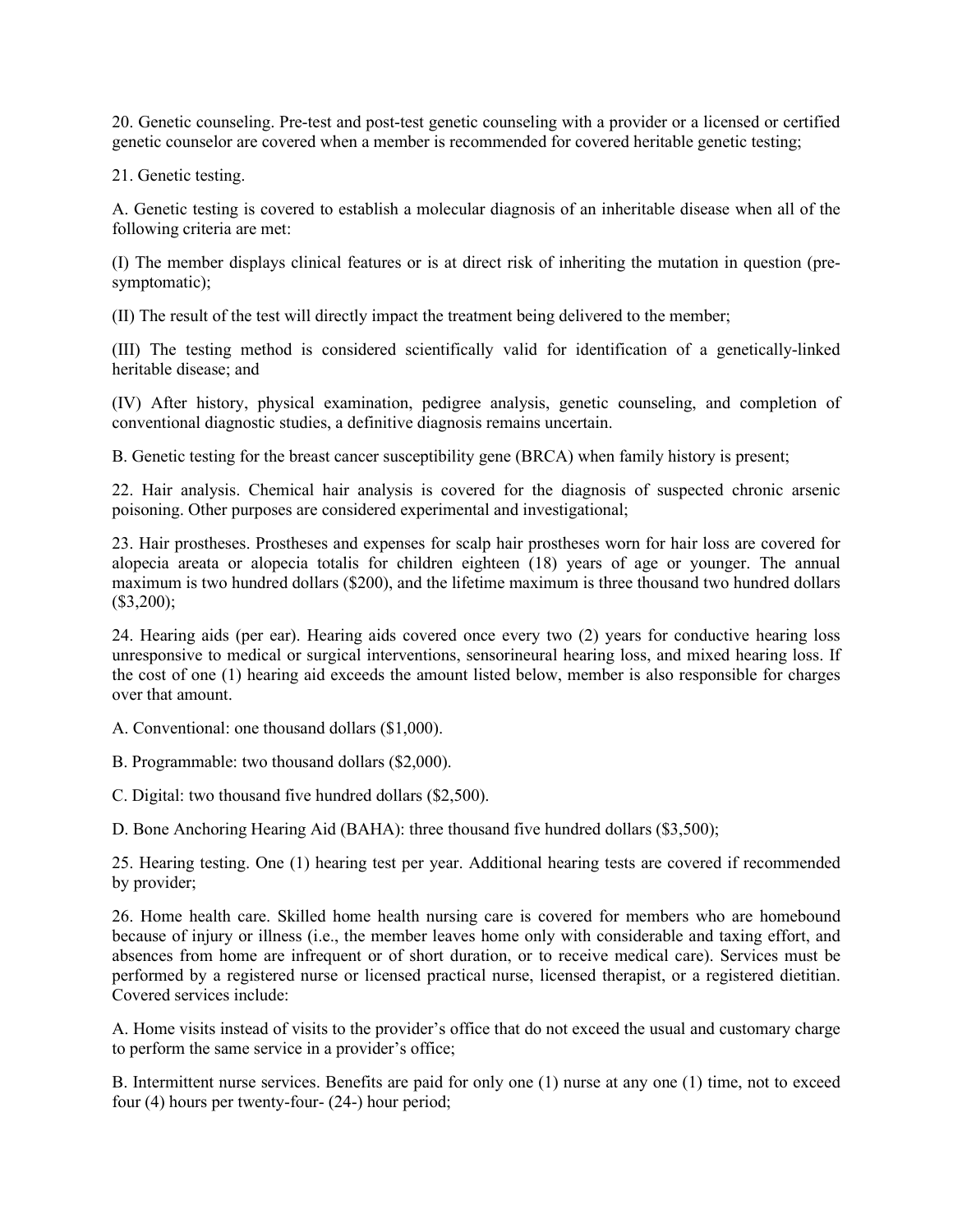C. Nutrition counseling provided by or under the supervision of a registered dietitian;

D. Physical, occupational, respiratory, and speech therapy provided by or under the supervision of a licensed therapist;

E. Medical supplies, drugs, or medication prescribed by provider, and laboratory services to the extent that the plan would have covered them under this plan if the covered person had been in a hospital;

F. A home health care visit is defined as—

(I) A visit by a nurse providing intermittent nurse services (each visit includes up to a four- (4-) hour consecutive visit in a twenty-four- (24-) hour period if clinical eligibility for coverage is met) or a single visit by a therapist or a registered dietitian; and

G. Benefits cannot be provided for any of the following:

(I) Homemaker or housekeeping services;

(II) Supportive environment materials such as handrails, ramps, air conditioners, and telephones;

(III) Services performed by family members or volunteer workers;

(IV) "Meals on Wheels" or similar food service;

(V) Separate charges for records, reports, or transportation;

(VI) Expenses for the normal necessities of living such as food, clothing, and household supplies; and

(VII) Legal and financial counseling services, unless otherwise covered under this plan;

27. Hospice care and palliative services (inpatient or outpatient). Includes bereavement and respite care. Hospice care services, including pre-hospice evaluation or consultation, are covered when the individual is terminally ill;

28. Hospital (includes inpatient, outpatient, and surgical centers).

A. The following benefits are covered:

(I) Semi-private room and board. For network charges, this rate is based on network repricing. For nonnetwork charges, any charge over a semi-private room charge will be a covered expense only when clinical eligibility for coverage is met. If the hospital has no semi-private rooms, the plan will allow the private room rate subject to usual, customary, and reasonable charges or the network rate, whichever is applicable;

(II) Intensive care unit room and board;

(III) Surgery, therapies, and ancillary services including, but not limited to:

(a) Cornea transplant;

(b) Coverage for breast reconstruction surgery or prostheses following mastectomy and lumpectomy is available to both females and males. A diagnosis of breast cancer is not required for breast reconstruction services to be covered, and the timing of reconstructive services is not a factor in coverage;

(c) Sterilization for the purpose of birth control is covered;

(d) Cosmetic/reconstructive surgery is covered to repair a functional disorder caused by disease or injury;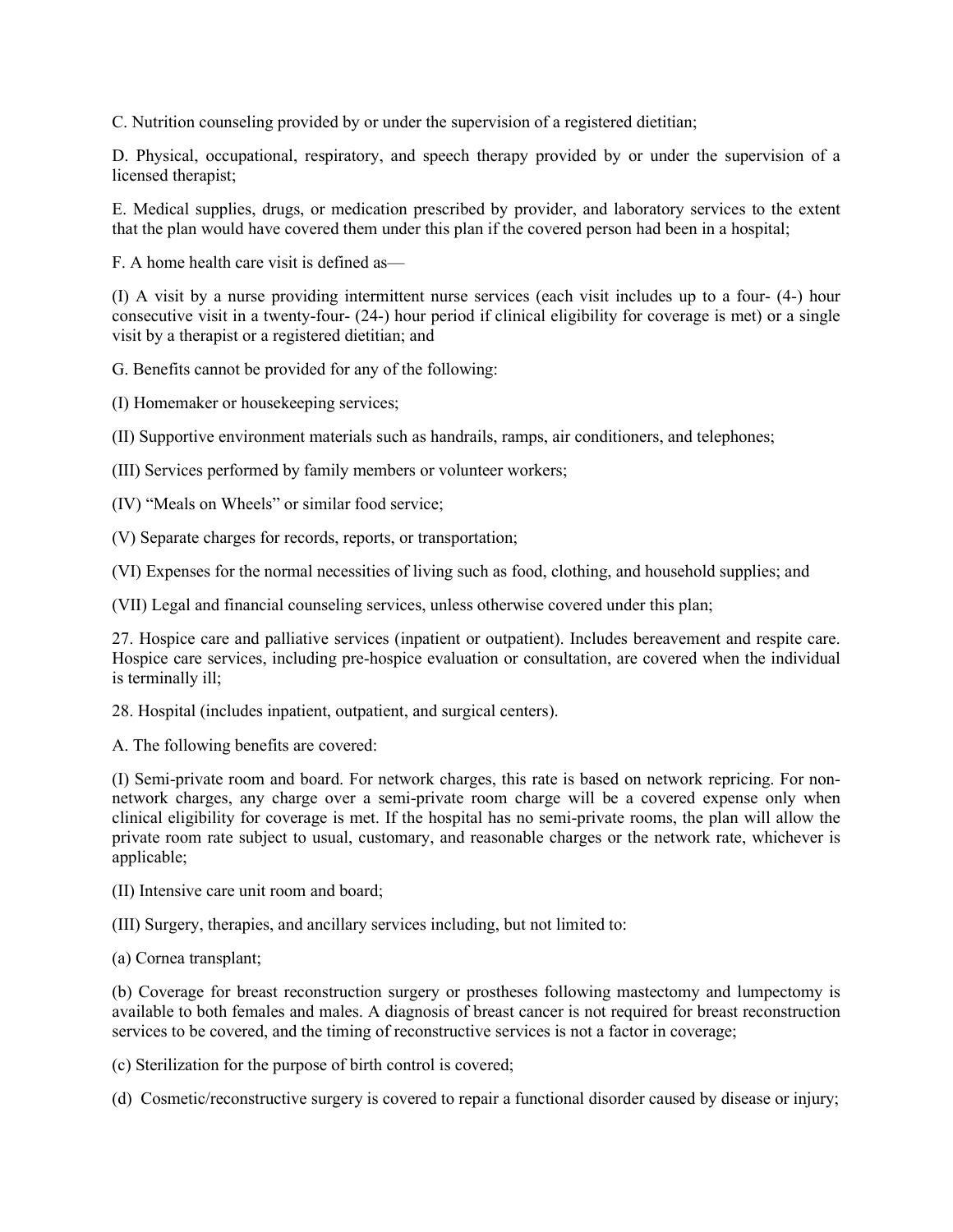(e) Cosmetic/reconstructive surgery is covered to repair a congenital defect or abnormality for a member younger than nineteen (19) years; and

(f) Blood, blood plasma, and plasma expanders are covered, when not available without charge;

(IV) Inpatient mental health services; and

(V) Outpatient mental health services;

29. Infusions are covered when received through a network provider. Medications (specialty and nonspecialty) that can be safely obtained through a pharmacy and which may be self-administered are not a medical plan benefit but are covered as part of the pharmacy benefit;

30. Injections. See preventive services for coverage of vaccinations. See contraception and sterilization for coverage of birth control injections. Medications (specialty and non-specialty) that can be safely obtained through a pharmacy and which may be self-administered are not a medical plan benefit but are covered as part of the pharmacy benefit;

31. Lab, X-ray, and other diagnostic procedures. Outpatient diagnostic services are covered when tests or procedures are performed for a specific symptom and to detect or monitor a condition. Professional charges for automated lab services performed by an out-of-network provider are not covered;

32. Maternity coverage. Prenatal and postnatal care is covered. Routine prenatal office visits and screenings recommended by the Health Resources and Services Administration are covered at one hundred percent (100%). Other care is subject to applicable copayments, deductible, and coinsurance. Newborns and their mothers are allowed hospital stays of at least forty-eight (48) hours after vaginal birth and ninety-six (96) hours after cesarean section birth. If discharge occurs earlier than specific time periods, the plan shall provide coverage for post discharge care that shall consist of a two- (2-) visit minimum, at least one (1) in the home;

33. Nutritional counseling. Individualized nutritional evaluation and counseling for the management of any medical condition for which appropriate diet and eating habits are essential to the overall treatment program is covered when ordered by a physician or physician extender and provided by a licensed healthcare professional (e.g., a registered dietitian);

34. Nutrition therapy;

35. Office visit. Member encounter with a provider for health care, mental health, or substance use disorder in an office, clinic, or ambulatory care facility is covered based on the service, procedure, or related treatment plan;

36. Oral surgery is covered for injury, tumors, or cysts. Oral surgery includes, but is not limited to, reduction of fractures and dislocation of the jaws; external incision and drainage of cellulites; incision of accessory sinuses, salivary glands, or ducts; excision of exostosis of jaws and hard palate; and frenectomy. Treatment must be initiated within sixty (60) days of accident. No coverage for dental care, including oral surgery, as a result of poor dental hygiene. Extractions of bony or partial bony impactions are excluded;

37. Orthognathic or Jaw Surgery. Orthognathic or jaw surgery is covered when one (1) of the following conditions is documented and diagnosed:

A. Acute traumatic injury, and post-surgical sequela;

B. Tumors and cysts, cancer, and post-surgical sequela;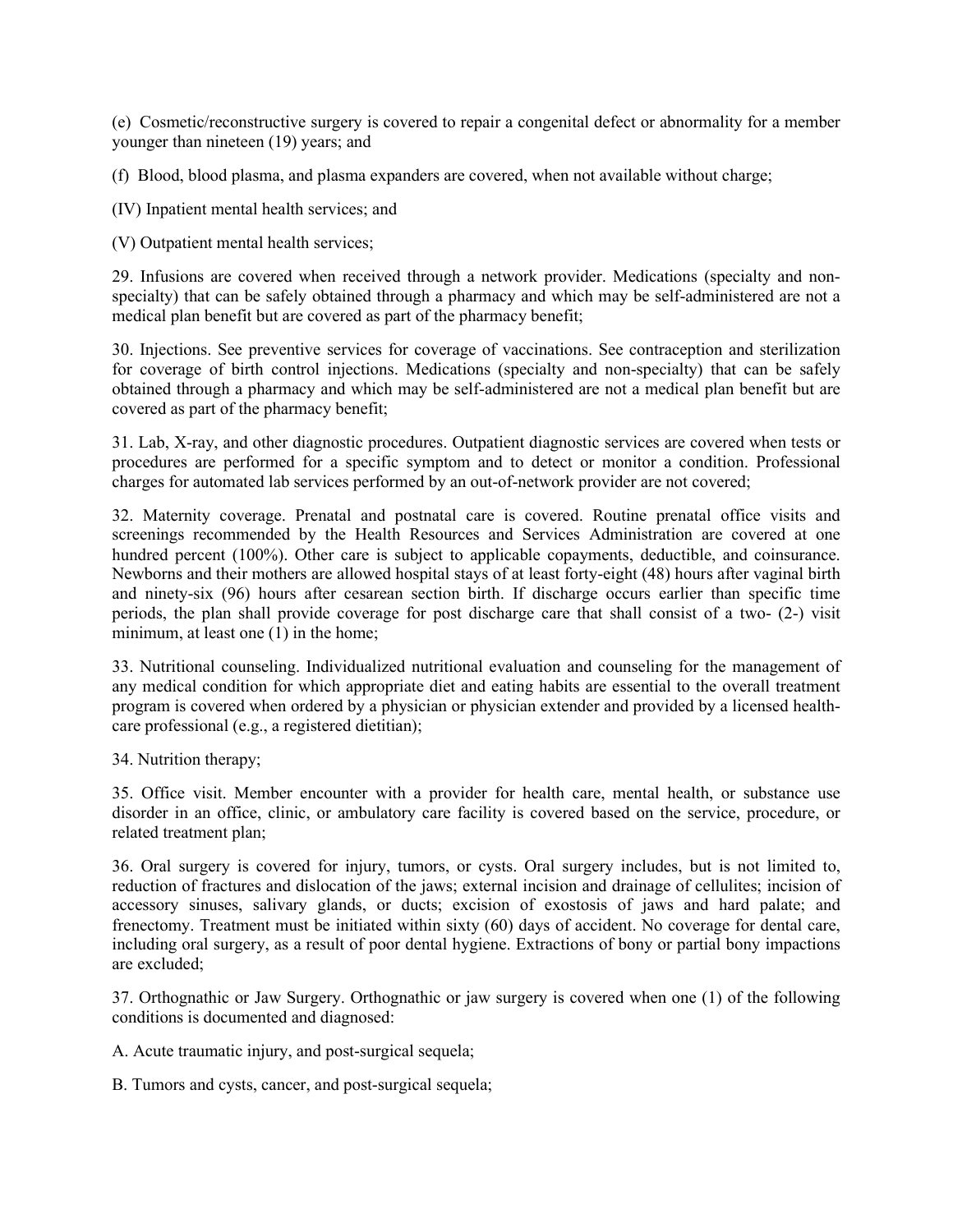C. Cleft lip/palate (for cleft lip/palate related jaw surgery); or

D. Physical abnormality;

38. Orthotics.

A. Ankle–Foot Orthosis (AFO) and Knee–Ankle–Foot Orthosis (KAFO).

(I) Basic coverage criteria for AFO and KAFO used during ambulation are as follows:

(a) AFO is covered when used in ambulation for members with weakness or deformity of the foot and ankle, which require stabilization for medical reasons, and have the potential to benefit functionally;

(b) KAFO is covered when used in ambulation for members when the following criteria are met:

I. Member is covered for AFO; and

II. Additional knee stability is required; and

(c) AFO and KAFO that are molded-to-patient-model, or custom-fabricated, are covered when used in ambulation, only when the basic coverage criteria and one (1) of the following criteria are met:

I. The member could not be fitted with a prefabricated AFO;

II. AFO or KAFO is expected to be permanent or for more than six (6) months duration;

III. Knee, ankle, or foot must be controlled in more than one (1) plane;

IV. There is documented neurological, circulatory, or orthopedic status that requires custom fabricating over a model to prevent tissue injury; or

V. The member has a healing fracture which lacks normal anatomical integrity or anthropometric proportions.

(II) AFO and KAFO Not Used During Ambulation.

(a) AFO and KAFO not used in ambulation are covered if the following criteria are met:

I. Passive range of motion test was measured with agoniometer and documented in the medical record;

II. Documentation of an appropriate stretching program administered under the care of provider or caregiver;

III. Plantar flexion contracture of the ankle with dorsiflexion on passive range of motion testing of at least ten degrees (10°) (i.e., a non-fixed contracture);

IV. Reasonable expectation of the ability to correct the contracture;

V. Contracture is interfering or expected to interfere significantly with the patient's functional abilities; and

VI. Used as a component of a therapy program which includes active stretching of the involved muscles and/or tendons; or

VII. Member has plantar fasciitis.

(b) Replacement interface for AFO or KAFO is covered only if member continues to meet coverage criteria and is limited to a maximum of one (1) per six (6) months.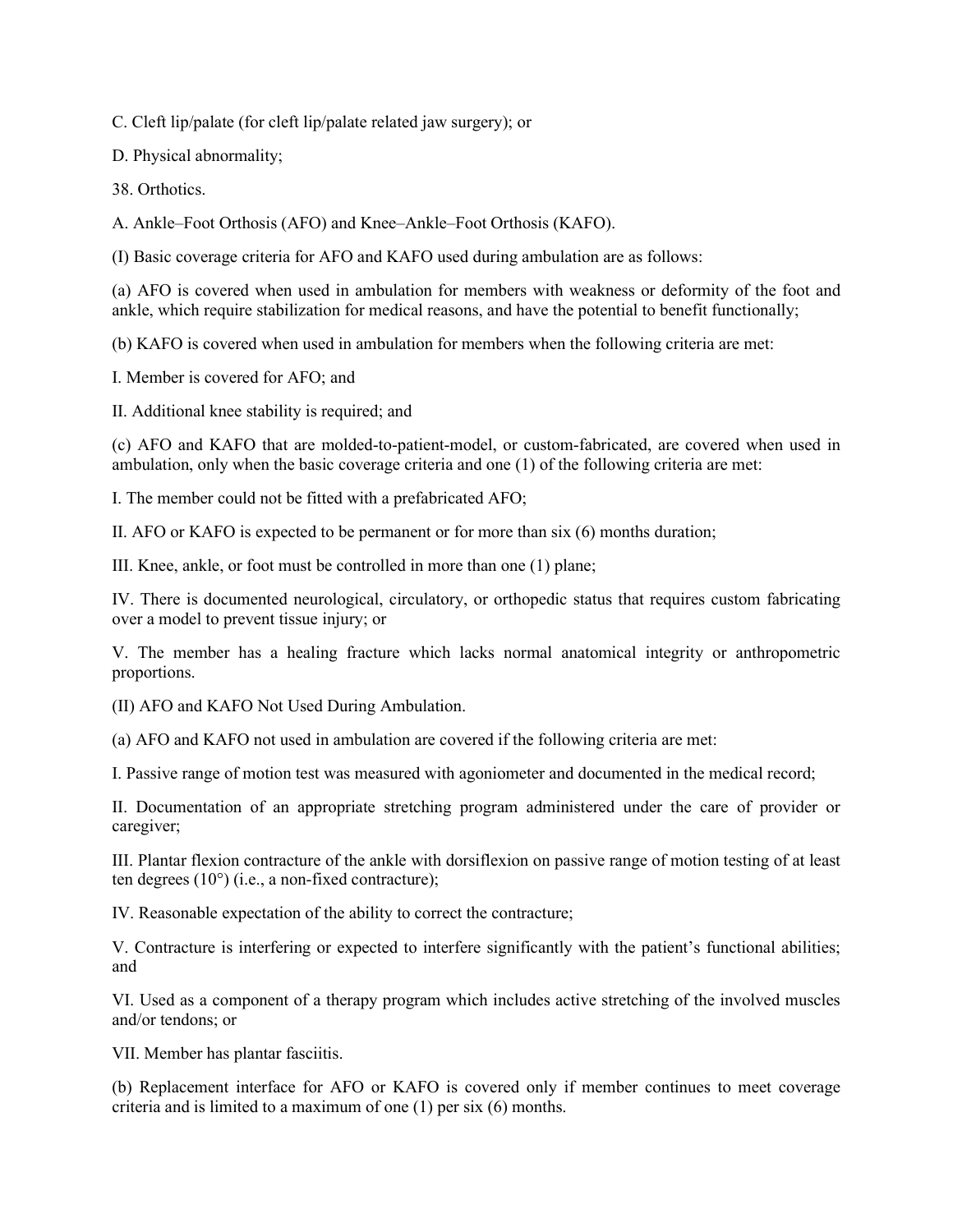B. Cast Boot, Post-Operative Sandal or Shoe, or Healing Shoe. A cast boot, post-operative sandal or shoe, or healing shoe is covered for one (1) of the following indications:

(I) To protect a cast from damage during weight-bearing activities following injury or surgery;

(II) To provide appropriate support and/or weight-bearing surface to a foot following surgery;

(III) To promote good wound care and/or healing via appropriate weight distribution and foot protection; or

(IV) When the patient is currently receiving treatment for lymphedema and the foot cannot be fitted into conventional footwear.

C. Cranial Orthoses. Cranial orthosis is covered for Synostotic and Non-Synostotic Plagiocephaly. Plagiocephaly is an asymmetrically shaped head. Synostotic Plagiocephaly is due to premature closure of cranial sutures. Non-Synostotic Plagiocephaly is from positioning or deformation of the head. Cranial orthosis is the use of a special helmet or band on the head which aids in molding the shape of the cranium to normal. Initial reimbursement shall cover any subsequent revisions.

D. Elastic Supports. Elastic supports are covered when prescribed for one (1) of the following indications:

(I) Severe or incapacitating vascular problems, such as acute thrombophlebitis, massive venous stasis, or pulmonary embolism;

- (II) Venous insufficiency;
- (III) Varicose veins;
- (IV) Edema of lower extremities;

(V) Edema during pregnancy; or

(VI) Lymphedema.

E. Footwear Incorporated Into a Brace for Members with Skeletally Mature Feet. Footwear incorporated into a brace must be billed by the same supplier billing for the brace. The following types of footwear incorporated into a brace are covered:

(I) Orthopedic footwear;

(II) Other footwear such as high top, depth inlay, or custom;

(III) Heel replacements, sole replacements, and shoe transfers involving shoes on a brace;

(IV) Inserts for a shoe that is an integral part of a brace and are required for the proper functioning of the brace; or

(V) Other shoe modifications if they are on a shoe that is an integral part of a brace and are required for the proper functioning of the brace.

F. Foot Orthoses. Custom, removable foot orthoses are covered.

G. Helmets. Helmets are covered when cranial protection is required due to a documented medical condition that makes the member susceptible to injury during activities of daily living.

H. Hip Orthosis. Hip orthosis is covered for one (1) of the following indications: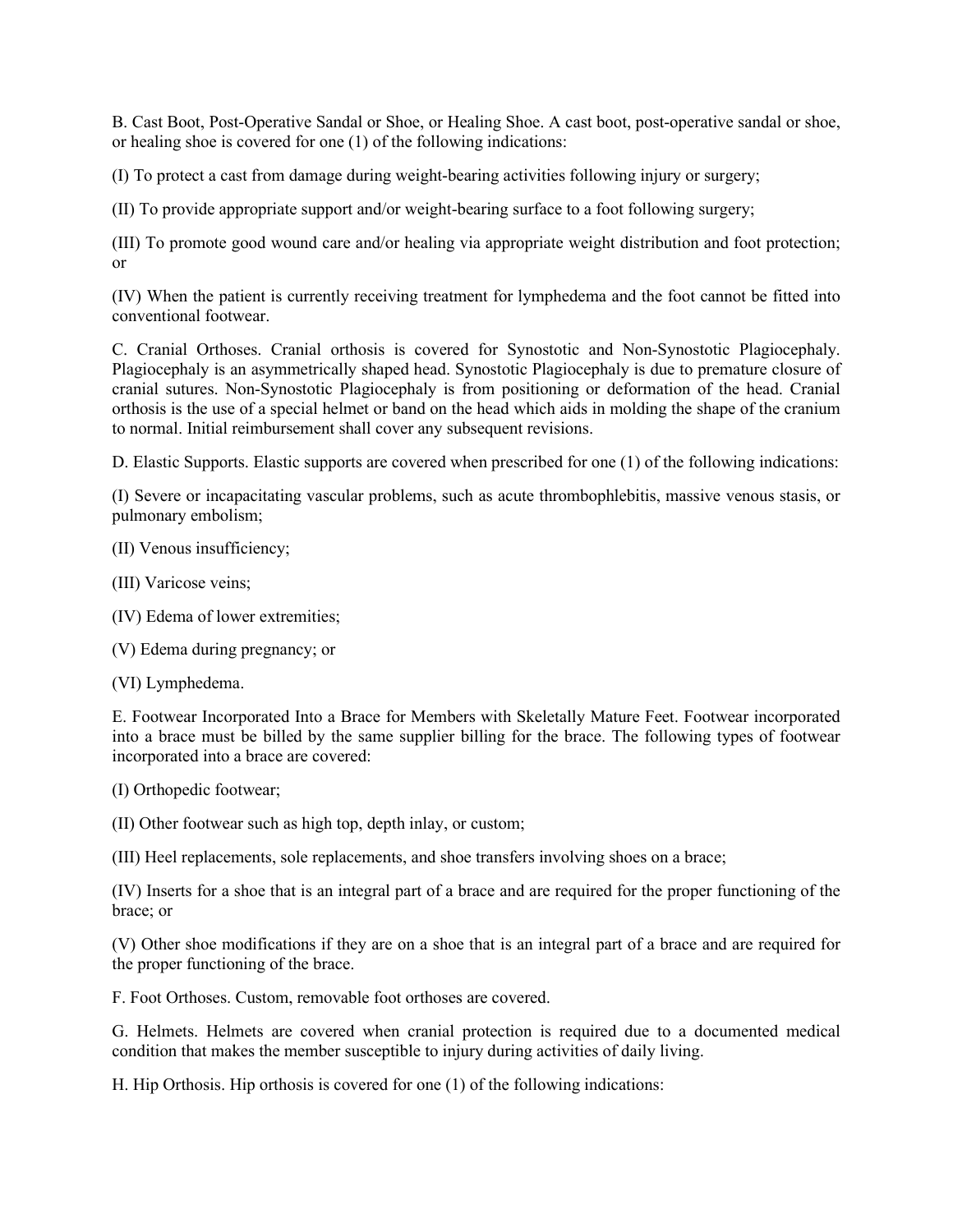- (I) To reduce pain by restricting mobility of the hip;
- (II) To facilitate healing following an injury to the hip or related soft tissues;
- (III) To facilitate healing following a surgical procedure of the hip or related soft tissue; or
- (IV) To otherwise support weak hip muscles or a hip deformity.
- I. Knee Orthosis. Knee orthosis is covered for one (1) of the following indications:
- (I) To reduce pain by restricting mobility of the knee;
- (II) To facilitate healing following an injury to the knee or related soft tissues;
- (III) To facilitate healing following a surgical procedure on the knee or related soft tissue; or
- (IV) To otherwise support weak knee muscles or a knee deformity.
- J. Orthopedic Footwear for Diabetic Members.

(I) Orthopedic footwear, therapeutic shoes, inserts, or modifications to therapeutic shoes are covered for diabetic members if any following criteria are met:

- (a) Previous amputation of the other foot or part of either foot;
- (b) History of previous foot ulceration of either foot;
- (c) History of pre-ulcerative calluses of either foot;
- (d) Peripheral neuropathy with evidence of callus formation of either foot;
- (e) Foot deformity of either foot; or
- (f) Poor circulation in either foot.
- (II) Coverage is limited to one (1) of the following within one (1) year:

(a) One (1) pair of custom molded shoes (which includes inserts provided with these shoes) and two (2) additional pairs of inserts;

(b) One (1) pair of depth shoes and three (3) pairs of inserts (not including the non-customized removable inserts provided with such shoes); or

(c) Up to three (3) pairs of inserts not dispensed with diabetic shoes if the supplier of the shoes verifies in writing that the patient has appropriate footwear into which the insert can be placed.

K. Orthotic-Related Supplies. Orthotic-related supplies are covered when necessary for the function of the covered orthotic device.

L. Spinal Orthoses. A thoracic-lumbar-sacral orthosis, lumbar orthosis, lumbar-sacral orthosis, and cervical orthosis are covered for the following indications:

- (I) To reduce pain by restricting mobility of the trunk;
- (II) To facilitate healing following an injury to the spine or related soft tissues;
- (III) To facilitate healing following a surgical procedure of the spine or related soft tissue; or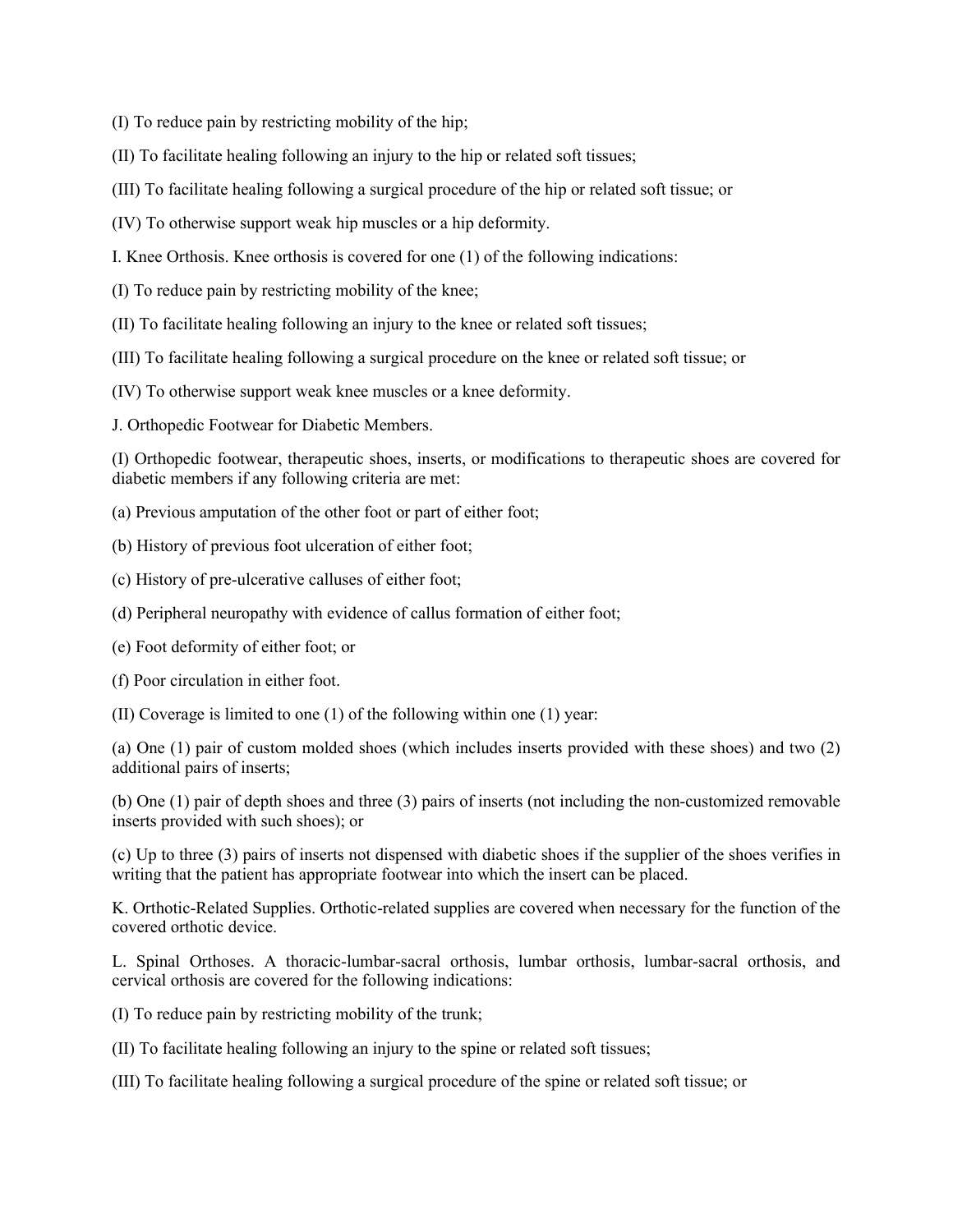(IV) To otherwise support weak spinal muscles or a deformed spine.

M. Trusses. Trusses are covered when a hernia is reducible with the application of a truss.

N. Upper Limb Orthosis. Upper limb orthosis is covered for the following indications:

(I) To reduce pain by restricting mobility of the joint(s);

(II) To facilitate healing following an injury to the joint(s) or related soft tissues; or

(III) To facilitate healing following a surgical procedure of the joint(s) or related soft tissue.

O. Orthotic Device Replacement. When repairing an item that is no longer cost-effective and is out of warranty, the plan will consider replacing the item subject to review of medical necessity and life expectancy of the device;

39. Preventive services.

A. Services recommended by the U.S. Preventive Services Task Force (categories A and B).

B. Vaccinations recommended by the Advisory Committee on Immunization Practices of the Centers for Disease Control and Prevention.

C. Preventive care and screenings for infants, children, and adolescents supported by the Health Resources and Services Administration.

D. Preventive care and screenings for women supported by the Health Resources and Services Administration.

E. Preventive exams and other **preventive** services ordered as part of the exam. For benefits to be covered as preventive, they must be coded by the provider as routine, without indication of an injury or illness.

F. Cancer screenings. One (1) per calendar year. Additional screenings beyond one (1) per calendar year covered as diagnostic unless otherwise specified—

(I) Mammograms—no age limit. Standard two-dimensional (2D) breast mammography and breast tomosynthesis (three-dimensional (3D) mammography);

(II) Pap smears—no age limit;

- (III) Prostate—no age limit; and
- (IV) Colorectal screening—no age limit.

G. Online weight management program offered through the plan's exclusive provider arrangement*[;]***.**

**H. The following services permitted by the Internal Revenue Service (IRS) in [Notice 2019-45](https://www.irs.gov/pub/irs-drop/n-19-45.pdf) and selected by the plan:**

- **(I) Blood pressure monitors for individuals diagnosed with hypertension;**
- **(II) Retinopathy screenings for individuals diagnosed with diabetes;**

**(III) Hemoglobin A1c (HbA1c) testing for individuals diagnosed with diabetes;**

**(IV) Peak flow meters for individuals diagnosed with asthma; and**

**(V) International Normalized Ratio (INR) testing for individuals diagnosed with liver disease and/or bleeding disorders.**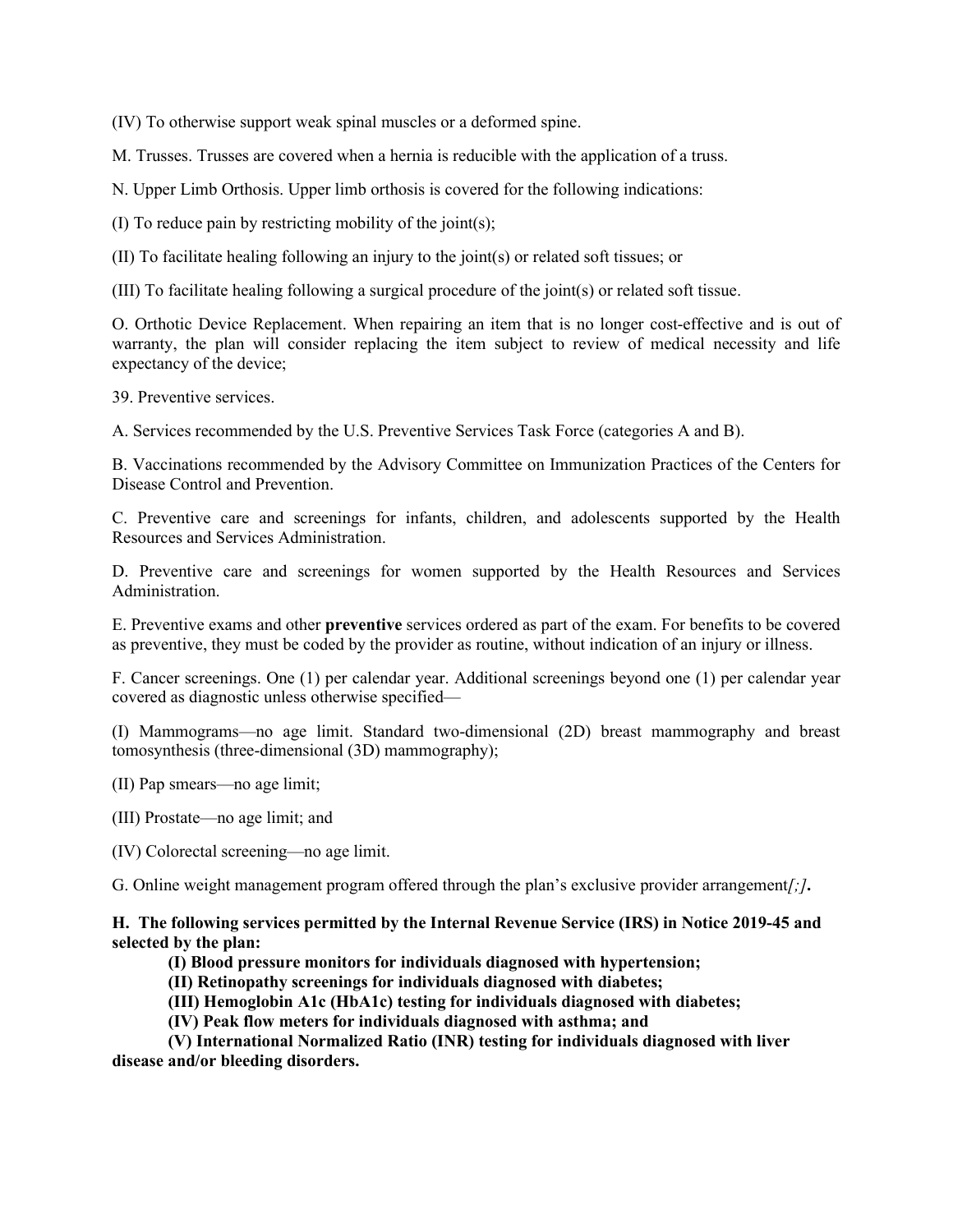40. Prostheses (prosthetic devices). Basic equipment that meets medical needs. Repair and replacement is covered due to normal wear and tear, if there is a change in medical condition, or if growth-related;

41. Pulmonary rehabilitation. Comprehensive, individualized, goal-directed outpatient pulmonary rehabilitation covered for pre- and post-operative intervention for lung transplantation and lung volume reduction surgery (LVRS) or when all of the following apply:

A. Member has a reduction of exercise tolerance that restricts the ability to perform activities of daily living (ADL) or work;

B. Member has chronic pulmonary disease (including asthma, emphysema, chronic bronchitis, chronic airflow obstruction, cystic fibrosis, alpha-1 antitrypsin deficiency, pneumoconiosis, asbestosis, radiation pneumonitis, pulmonary fibrosis, pulmonary alveolar proteinosis, pulmonary hemosiderosis, fibrosing alveolitis), or other conditions that affect pulmonary function such as ankylosing spondylitis, scoliosis, myasthenia gravis, muscular dystrophy, Guillain-Barré syndrome, or other infective polyneuritis, sarcoidosis, paralysis of diaphragm, or bronchopulmonary dysplasia; and

C. Member has a moderate to moderately severe functional pulmonary disability, as evidenced by either of the following, and does not have any concomitant medical condition that would otherwise imminently contribute to deterioration of pulmonary status or undermine the expected benefits of the program (e.g., symptomatic coronary artery disease, congestive heart failure, myocardial infarction within the last six (6) months, dysrhythmia, active joint disease, claudication, malignancy):

(I) A maximal pulmonary exercise stress test under optimal bronchodilatory treatment which demonstrates a respiratory limitation to exercise with a maximal oxygen uptake (VO2max) equal to or less than twenty milliliters per kilogram per minute (20 mL/kg/min), or about five (5) metabolic equivalents (METS); or

(II) Pulmonary function tests showing that either the Forced Expiratory Volume in One Second (FEV1), Forced Vital Capacity (FVC), FEV1/FVC, or Diffusing Capacity of the Lung for Carbon Monoxide (DLCO) is less than sixty percent (60%) of that predicted;

42. Skilled Nursing Facility. Skilled nursing facility services are covered up to one hundred twenty (120) days per calendar year;

43. Telehealth Services. Telehealth services are covered for the diagnosis, consultation, or treatment of a member on the same basis that the service would be covered when it is delivered in person;

44. Therapy. Physical, occupational, and speech therapy are covered when prescribed by a provider and subject to the provisions below:

A. Physical therapy.

(I) Physical therapy must meet the following criteria:

(a) The program is designed to improve lost or impaired physical function or reduce pain resulting from illness, injury, congenital defect, or surgery;

(b) The program is expected to result in significant therapeutic improvement over a clearly defined period of time; and

(c) The program is individualized, and there is documentation outlining quantifiable, attainable treatment goals;

B. Occupational therapy must meet the following criteria: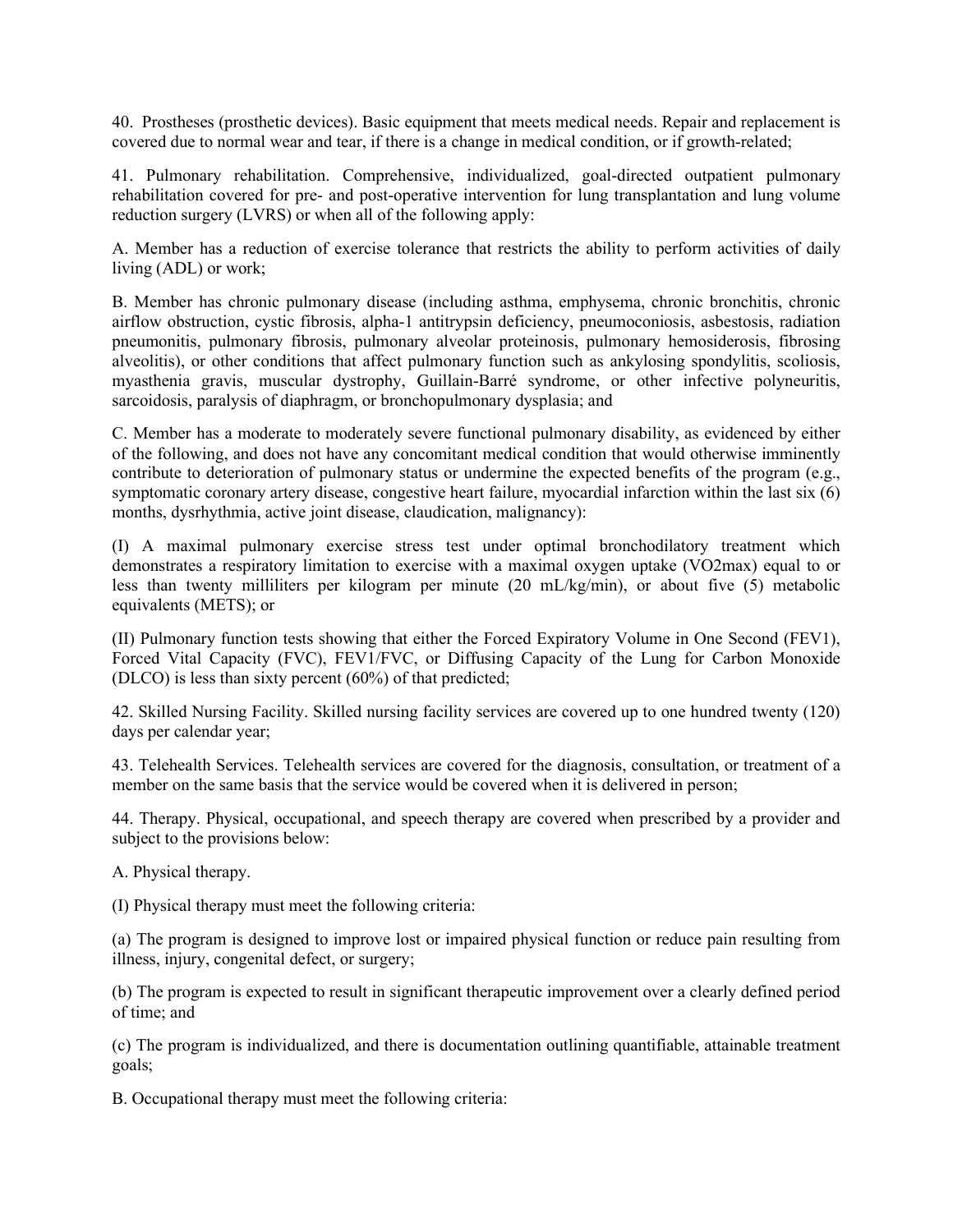(I) The program is designed to improve or compensate for lost or impaired physical functions, particularly those affecting activities of daily living, resulting from illness, injury, congenital defect, or surgery;

(II) The program is expected to result in significant therapeutic improvement over a clearly defined period of time; and

(III) The program is individualized, and there is documentation outlining quantifiable, attainable treatment goals;

C. Speech therapy.

(I) All of the following criteria must be met for coverage of speech therapy:

(a) The therapy requires one-to-one intervention and supervision of a speech-language pathologist;

(b) The therapy plan includes specific tests and measures that will be used to document significant progress every two (2) weeks;

(c) Meaningful improvement is expected;

(d) The therapy includes a transition from one-to-one supervision to a self- or caregiver- provided maintenance program upon discharge; and

(e) One (1) of the following:

I. Member has severe impairment of speech-language; and an evaluation has been completed by a certified speech-language pathologist that includes age-appropriate standardized tests to measure the extent of the impairment, performance deviation, and language and pragmatic skill assessment levels; or

II. Member has a significant voice disorder that is the result of anatomic abnormality, neurological condition, or injury (e.g., vocal nodules or polyps, vocal cord paresis or paralysis, postoperative vocal cord surgery);

45. Transplants. Stem cell, kidney, liver, heart, lung, pancreas, small bowel, or any combination are covered. Includes services related to organ procurement and donor expenses if not covered under another plan. Member must contact medical plan for arrangements.

A. Network includes travel and lodging allowance for the transplant recipient and an immediate family travel companion when the transplant facility is more than fifty  $(50)$  miles from the recipient's residence. If the recipient is younger than age nineteen (19) years, travel and lodging is covered for both parents. The transplant recipient must be with the travel companion or parent(s) for the travel companion's or parent(s)' travel expense to be reimbursable. Combined travel and lodging expenses are limited to a ten thousand dollar (\$10,000) maximum per transplant.

(I) Lodging—maximum lodging expenses shall not exceed the per diem rates as established annually by U.S. General Services Administration (GSA) for a specific city or county. Go to www.gsa.gov for per diem rates.

(II) Travel—IRS standard medical mileage rates (same as flexible spending account (FSA) reimbursement).

(III) Meals—not covered.

B. Non-network. Charges above the maximum for services rendered at a non-network facility are the member's responsibility and do not apply to the member's deductible or out-of-pocket maximum. Travel, lodging, and meals are not covered;